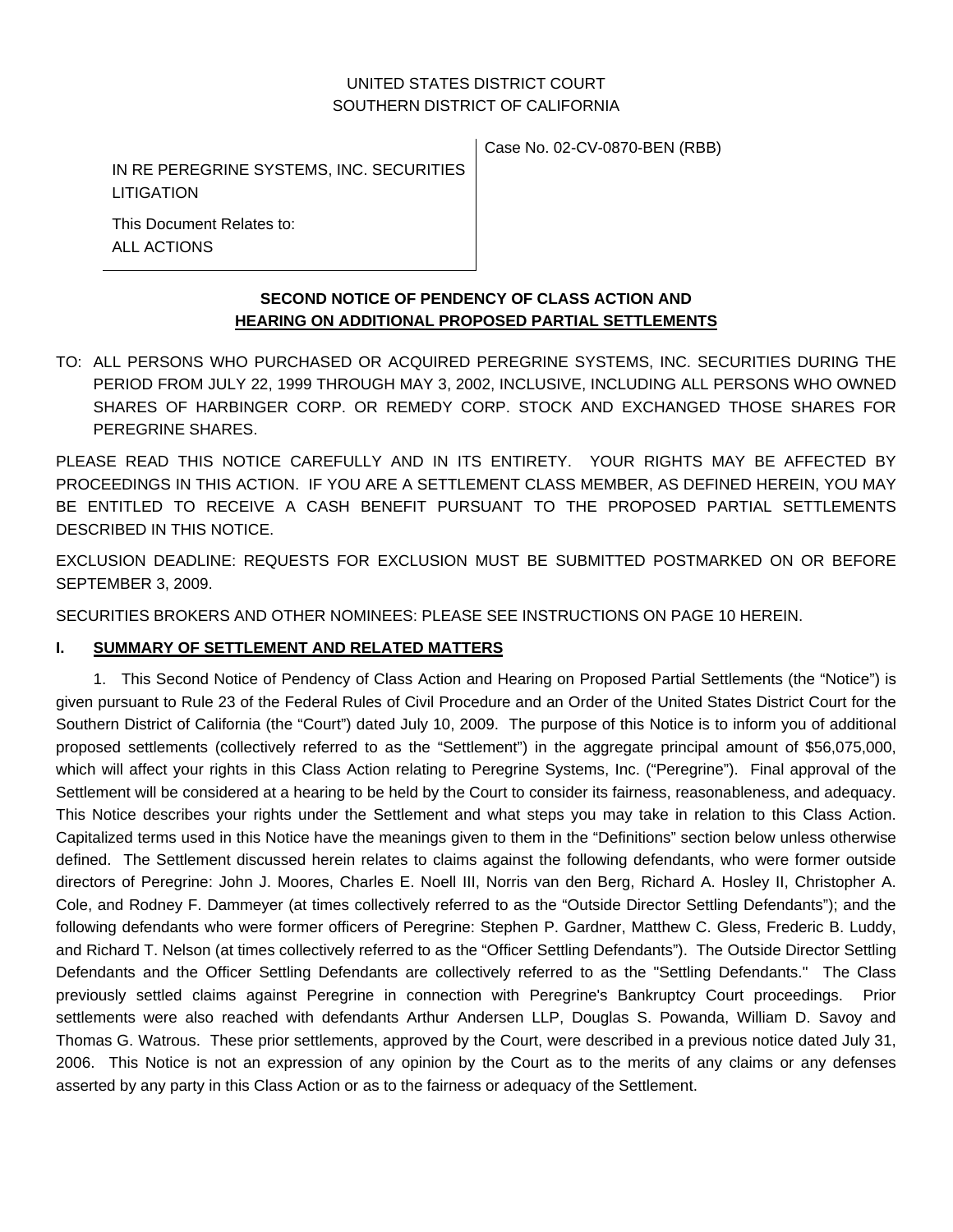#### **II. STATEMENT OF PLAINTIFFS' RECOVERY**

2. The Settlement, if finally approved, will consist of \$56,075,000 plus approximately \$5,200,000 which is being held by the Peregrine Litigation Trust, resulting in a Settlement Fund of approximately \$61,275,000. The Settlement Fund will be available for distribution to Settlement Class Members, subject to deduction for costs of notice and administration, and for attorneys' fees, costs and expenses as approved by the Court. Attorneys' fees equal to 20% of the Settlement Fund and expenses of up to \$500,000 are being requested. Your recovery from these funds will depend on a number of variables, including the number and timing of Peregrine shares you purchased, whether they were acquired on the open market or through an exchange of shares, and the number of claims submitted. It is estimated that if all eligible Peregrine securities purchasers or exchangers covered by this Settlement were to file claims to share therein, then the average recovery per damaged share of common stock under the Settlement would be \$0.11 per share (before the deduction of any Court-awarded attorneys' fees and expenses).

#### **III. STATEMENT OF POTENTIAL OUTCOME OF CASE**

3. The Lead Plaintiffs (defined hereinafter) and the Settling Defendants disagree as to both liability and damages and do not agree on the average amount of damages per share, if any, that would be recoverable if Lead Plaintiffs were to prevail on the claims alleged against the Settling Defendants. In addition to the numerous risks of litigation and liability issues on which the parties disagree, the damage-related issues on which the parties disagree include: (a) whether any affirmative misstatements were made by any Settling Defendant; (b) whether the alleged misstatements or omissions were made intentionally, recklessly, negligently, or innocently; (c) the appropriate economic model for determining the amount by which Peregrine's securities were allegedly artificially inflated (if at all) during the Class Period (defined below); (d) the amount by which Peregrine's securities were allegedly artificially inflated (if at all) during the Class Period; (e) the effect of various market forces influencing the trading price of Peregrine's securities at various times during the Class Period; (f) the extent to which external factors, such as general market and industry conditions, influenced the trading price of Peregrine's securities at various times during the Class Period; (g) the extent to which the various matters that Lead Plaintiffs allege were materially false or misleading influenced (if at all) the trading price of Peregrine's securities at various times during the Class Period; (h) the extent to which the various allegedly adverse material facts that Lead Plaintiffs allege were omitted influenced (if at all) the trading price of Peregrine's securities at various times during the Class Period; and (i) whether any statements made or facts allegedly omitted were material or otherwise actionable under the federal securities laws. Under the relevant securities laws, a claimant's recoverable damages are limited to the losses attributable to the alleged fraud or material misrepresentations or omissions. Losses which resulted from factors other than the alleged fraud or material misrepresentations or omissions are not compensable under the federal securities laws.

4. Lead Counsel believe that there was a substantial risk that Lead Plaintiffs and the Settlement Class might not have recovered anything from the Settling Defendants in light of the status of the litigation, the absence of insurance to satisfy the claims asserted in the Class Action not exhausted by defense costs, and the defenses asserted to the claims. Absent the Settlement, Lead Plaintiffs could have recovered nothing or substantially less than the settlement amount herein described.

5. The Settling Defendants deny that they are liable to the Lead Plaintiffs or the Settlement Class and deny that Lead Plaintiffs or the Settlement Class have suffered any damages.

#### **IV. STATEMENT OF ATTORNEYS' FEES AND REIMBURSEMENT OF EXPENSES SOUGHT**

6. Lead Counsel intend to apply for fees equal to 20% of the Settlement Fund (an average of \$0.03 per damaged share). This amount is based on the recommendation of the retired federal Magistrate Judge who served as a mediator for various settlement negotiations in this Action. Lead Counsel have expended considerable time and effort in the prosecution of this litigation on a contingent fee basis, and have advanced the expenses of the litigation, with the expectation that if they were successful in obtaining a recovery for the Settlement Class they would be compensated for their efforts from such recoveries. In this type of litigation, it is customary for counsel to be awarded a percentage of the common fund they have created as their attorneys' fees. Lead Counsel are not seeking a fee on the amounts distributed in connection with assets forfeited by Defendant Gardner to the United States government.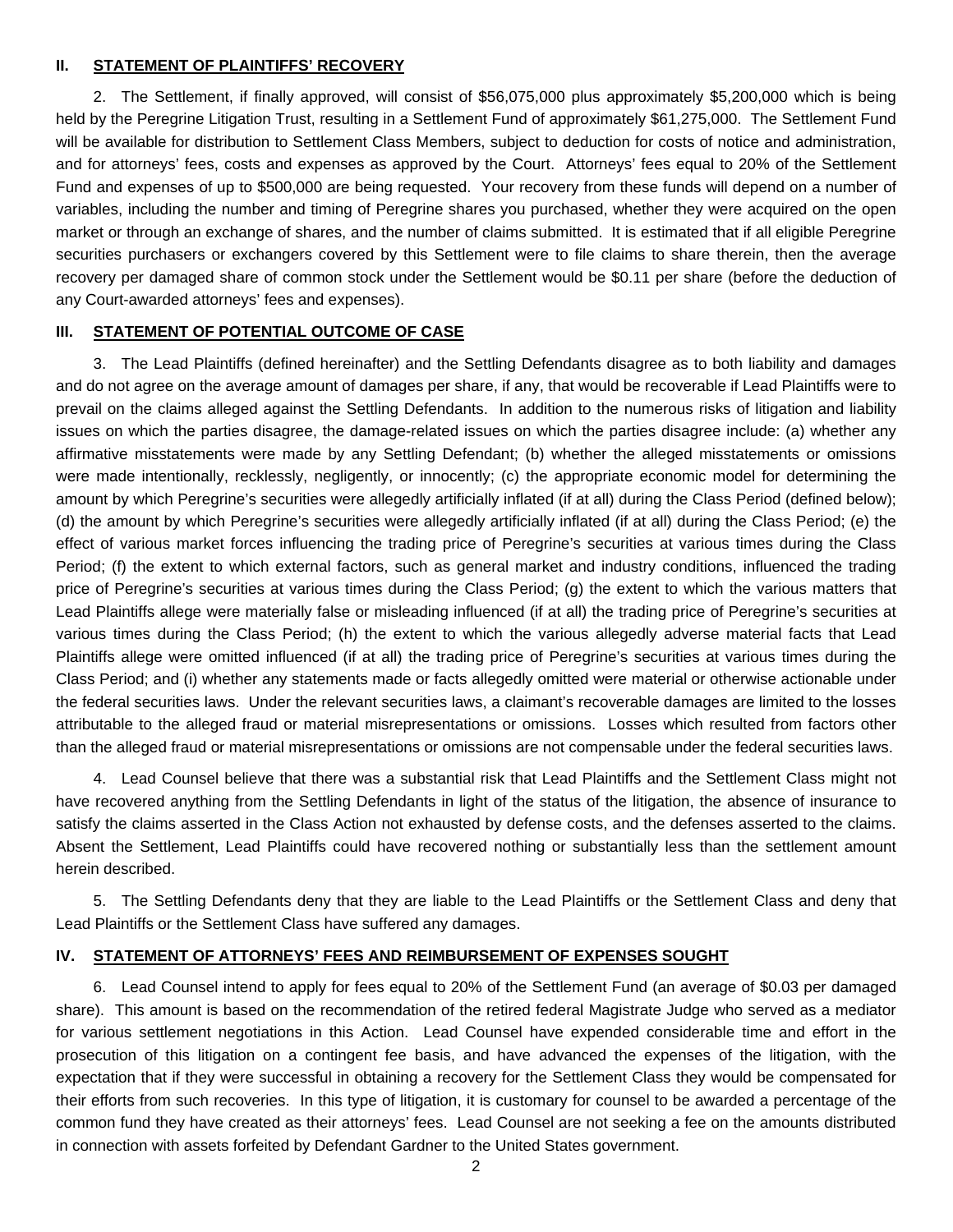7. Lead Counsel are also seeking reimbursement of expenses in an amount not to exceed \$500,000 incurred in this litigation from April 30, 2006 through the date on which final approval of the Settlement is granted.

#### **V. REASONS FOR THE SETTLEMENT**

8. The principal reason for the Settlement is the immediate substantial cash benefit to be made available to Settlement Class Members if the Settlement is finally approved and becomes effective. This benefit must be compared to the risk that no recovery might be achieved from the Settling Defendants in view of the current status of the litigation, the significant delay that may arise from continued litigation against these defendants, and the possibility that some or all of the Settling Defendants might ultimately be found not liable to Lead Plaintiffs and/or the Settlement Class.

#### **VI. BACKGROUND OF THE LITIGATION**

9. Peregrine at all times during the Class Period was a publicly traded company headquartered in San Diego, California that developed and marketed software products, and whose stock was traded on NASDAQ.

10. Beginning in May 2002, class action complaints alleging violations of the federal securities laws were filed in the Court against Peregrine and other defendants. The other defendants include former officers and directors of Peregrine, former strategic alliance partners of Peregrine, and Peregrine's former auditor. The class actions were consolidated pursuant to an Order of the Court entered on July 23, 2002. By Order dated January 30, 2003, the Court appointed the Loran Group as the Lead Plaintiff for securities fraud claims arising under Sections 10(b) and 20(a) of the Securities Exchange Act of 1934 ("1934 Act") and Heywood Waga as Lead Plaintiff for claims on behalf of persons who held shares of either Harbinger Corporation ("Harbinger") or Remedy Corporation ("Remedy") and who acquired Peregrine registered common stock in connection with Peregrine's acquisition of these companies (the "Subclasses"). The claims on behalf of the members of the Subclasses are for violation of Sections 11 and 15 of the Securities Act of 1933 and Section 14(a) of the 1934 Act. The Court further appointed the law firm of Gold Bennett Cera & Sidener LLP as Lead Counsel for the Sections 10(b) and 20(a) claims and the law firms of Abraham, Fruchter & Twersky, LLP, and Stull, Stull & Brody as Lead Counsel for the claims brought on behalf of the Harbinger and Remedy Subclasses (collectively referred to as "Lead Counsel").

11. On March 18, 2003, Lead Plaintiffs filed a Consolidated Class Action Complaint for Violations of the Federal Securities Laws (the "Consolidated Complaint"). The Consolidated Complaint generally alleged that certain defendants disseminated a series of materially false and misleading statements in public filings, press releases, shareholder reports, audit opinions, and communications with securities analysts during the Class Period that caused Peregrine securities to trade at artificially inflated prices, thereby causing damage to purchasers of Peregrine securities. As to the Harbinger and Remedy Subclasses, the Consolidated Complaint alleged that certain defendants signed registration statements that contained false and misleading statements.

12. The Court, in an Order dated November 21, 2003, granted in part and denied in part motions to dismiss filed by various defendants, including certain of the Settling Defendants. Specifically, the Court dismissed the Section 10(b), 12(a)(2), 14(a), 15 and 20(a) claims against certain of the Outside Director Settling Defendants without prejudice and with leave to amend, and refused to dismiss the Section 11 claims against certain of the Outside Director Settling Defendants. The motions to dismiss filed by Defendants Nelson and Luddy were granted in their entirety. The motions to dismiss filed by Defendants Gardner and Gless were granted with respect to the Section 12(a)(2) and 14 claims, but denied as to the Section 10(b), 11, 15 and 20(a) claims.

13. On April 5, 2004, Lead Plaintiffs filed a First Amended Consolidated Class Action Complaint for Violations of the Federal Securities Laws (the "Complaint"). Because Peregrine had filed for bankruptcy in September 2002, it was no longer named as a defendant in the Complaint. The Complaint generally alleges that certain defendants disseminated a series of materially false and misleading statements in public filings, press releases, shareholder reports, audit opinions, and communications with securities analysts during the Class Period which caused Peregrine securities to trade at artificially inflated prices, thereby causing damage to purchasers of Peregrine securities. As to the Harbinger and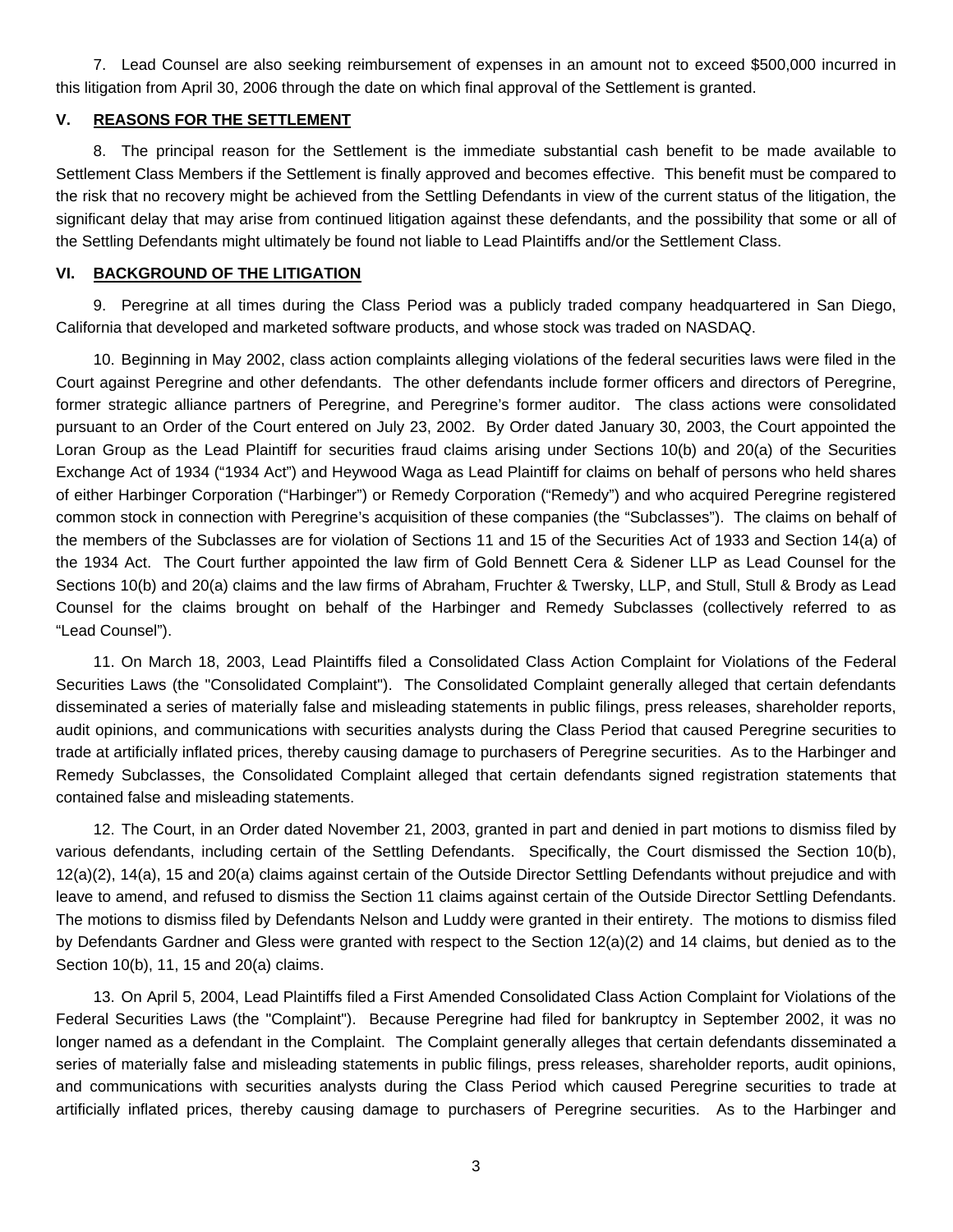Remedy Subclasses, the Complaint alleges that certain defendants signed registration statements that contained false and misleading statements.

14. The Complaint alleges that material overstatements of the Company's revenues and earnings disseminated during the Class Period resulted from the Company's failure to recognize revenue properly when it was earned under applicable accounting rules and to report Peregrine's true financial results accurately. Peregrine restated earnings for fiscal years 2000 and 2001. The primary reason for the restatements was the overstatement of revenue.

15. The Complaint further alleges that Lead Plaintiffs and other Class Members purchased or otherwise acquired Peregrine securities during the Class Period at artificially inflated prices as a result of certain defendants' dissemination of false and misleading statements and suffered losses when the truth about Peregrine's financial condition became known and Peregrine's stock price declined.

16. The Court, in an Order dated March 30, 2005, granted in part and denied in part motions to dismiss the Complaint filed by various defendants, including certain of the Settling Defendants. Specifically, the Court dismissed the Sections 10(b) and 20(a) claims against the Settling Defendants, and refused to dismiss the Sections 11 and 14(a) claims against certain of the Settling Defendants. Thereafter, the Court entered a Rule 54(b) judgment as to the Section 10(b) claims in favor of the Settling Defendants and stayed prosecution of the Section 11 claims until final resolution of an appeal as to the Section 10(b) claims. Lead Plaintiff the Loran Group appealed the dismissal of the Section 10(b) claims to the Ninth Circuit Court of Appeals. The appeal was argued on November 6, 2007. If this Settlement is finalized, the appeal will be withdrawn as to the Settling Defendants. On January 23, 2009, the Ninth Circuit affirmed the dismissal of the claims against defendants KPMG LLP, BearingPoint, Inc. and Larry Rodda.

17. The Settling Defendants deny all allegations of wrongdoing or liability in the Class Action. The Settling Defendants (excluding Stephen P. Gardner, Matthew C. Gless, and Richard T. Nelson) also deny all other accusations of wrongdoing or violations of law, and have asserted numerous defenses to the claims were this litigation to proceed against them. Stephen P. Gardner, Matthew C. Gless, and Richard T. Nelson have pled guilty to one or more criminal charges, but otherwise deny all allegations of wrongdoing or violations of law. Although Mr. Nelson pled guilty to one count of bank fraud, all other charges against him, including securities fraud and conspiracy to commit securities fraud, were dismissed and he denies any and all of those allegations. The Settlement is not and shall not be construed or be deemed to be evidence or an admission or a concession on the part of the Settling Defendants of any fault or liability or damages whatsoever, and they do not concede any infirmity in the defenses which they have asserted or intended to assert in the Class Action.

#### **VII. BACKGROUND TO THE SETTLEMENT**

18. Lead Counsel has conducted an investigation relating to the claims and the underlying events and transactions alleged in the Complaint. Lead Counsel has examined relevant filings by Peregrine with the United States Securities and Exchange Commission before, during and after the Class Period. Further, Lead Counsel was able to obtain access to Peregrine's business records during the relevant period as a result of Lead Counsel's negotiations with Peregrine during its Bankruptcy Court proceedings. Based on the foregoing, Lead Counsel believe that in light of the current status of the litigation against the Settling Defendants, the Settlement represents a significant and highly beneficial recovery for Settlement Class Members.

19. Lead Counsel have analyzed the evidence adduced during their factual investigation and have researched the applicable law with respect to the claims of Lead Plaintiffs and the Settlement Class against the Settling Defendants and the potential defenses thereto. Prior to entering into the Settlement described herein, Lead Counsel conducted an extensive investigation of the claims, including the analysis of hundreds of thousands of documents and e-mails produced by Peregrine.

20. Lead Plaintiffs, through Lead Counsel, have conducted discussions and arms' length negotiations with counsel for the Settling Defendants regarding a compromise and settlement of the Class Action with a view to settling the issues in dispute and achieving the best relief possible consistent with the interests of the Settlement Class Members. As to the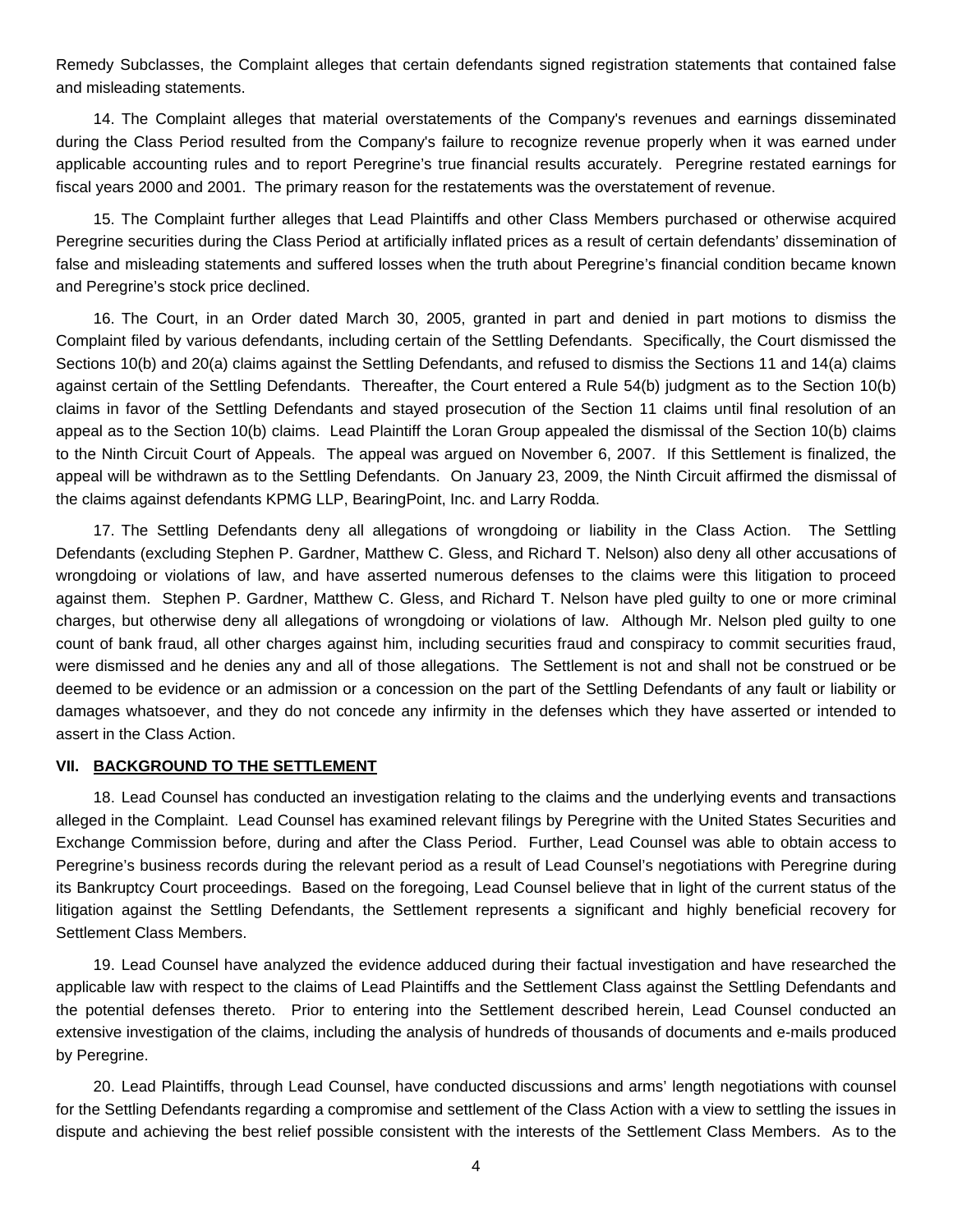Outside Director Settling Defendants, the parties were assisted in these efforts by a retired United States Magistrate Judge serving as a settlement mediator.

21. Lead Plaintiffs and the Settling Defendants realize that the continued litigation of the claims would entail substantial effort and expense and involve considerable risk and uncertainty, and believe that the claims in the Class Action as against the Settling Defendants are best settled as set forth herein.

22. No determination has been made by the Court as to liability or the amount, if any, of damages suffered by the Class, nor the proper measure of any such damages. The Settlement will provide a substantial cash benefit for Settlement Class Members and avoid the risk that liability or damages might not be proven against the Settling Defendants, or that if liability and damages are proven against them, that any ensuing judgment might not be collectible from them.

23. A FINAL DETERMINATION HAS NOT BEEN MADE ON THE MERITS OF THE LEAD PLAINTIFFS' CLAIMS AGAINST THE SETTLING DEFENDANTS OR THEIR DEFENSES THERETO. ALTHOUGH THE COURT HAS MADE CERTAIN RULINGS ON LEAD PLAINTIFFS' CLAIMS, AS DESCRIBED IN PARAGRAPHS 12 AND 16 ABOVE, THIS NOTICE DOES NOT IMPLY THAT THERE HAS BEEN OR WOULD BE ANY FINDING OF VIOLATION OF THE LAW OR THAT RECOVERY COULD BE HAD IN ANY AMOUNT IF THE ACTION WERE NOT SETTLED.

#### **VIII. DEFINITIONS**

24. "Actions" means the Class Action and the PLT Action collectively.

25. "Additional Released Parties" means JMI Services, the Avery K. Moores 1994 Trust, Barry A. Moores 1993 Trust, Barry O. Moores 1991 Trust, Benjamin H. Moores 1996 Trust, Melissa K. Moores 1990 Trust, Jennifer Ann Moores Trust, John J. Moores, Jr. Trust, Anthony K. Moores 1991 Trust, Molly Moores Schulman 1991 Trust, Jason B. Schulman 1990 Trust, Rachel E. Schulman 1990 Trust, Michael & Debra Baas 1990 Trust, Rosanne E. Baas 1990 Trust, Christopher N. Baas 1990 Trust, Seth J. Baas 1990 Trust, Britton L. Baas 1990 Trust, Patrick & Rosario Baas Trust; Clare C. Toner 1992 Trust; David A. Toner 1992 Trust, and Toni L. Cruse 1994 Trust.

26. "Authorized Claimant" means any Settlement Class member whose Claim for recovery is allowed by the Court.

27. "Class Action" means the lawsuit captioned *In re Peregrine Systems, Inc., Securities Litigation*, United States District Court for the Southern District of California, Case No. 02-CV-0870-BEN (RBB).

28. "Class Period" means the period of time from July 22, 1999 through May 3, 2002, inclusive.

29. "Court" means the United States District Court for the Southern District of California.

30. "Excluded Settlement Class Members" means any Settlement Class member who validly requests exclusion from the Settlement, as set forth in this Notice.

31. "Lead Counsel" means the law firms appointed as lead counsel in the Court's January 30, 2003 Order: Gold Bennett Cera & Sidener LLP as Lead Counsel for the Section 10(b) and 20(a) claims and Abraham, Fruchter & Twersky, LLP and Stull, Stull & Brody as Lead Counsel for the claims brought on behalf of the Harbinger and Remedy Subclasses.

32. "Lead Plaintiffs" means the group consisting of David Levy, Leighton Powell, David Schenkel, John Virden, Conrad Willemse, Bill Holman, Bob Benesko, Michael Slavitch, Richard Maheu, and Mark Rollins (hereinafter the "Loran Group") who were appointed as Lead Plaintiffs for the claims arising under Section 10(b) of the 1934 Act, and Heywood Waga (hereinafter "Waga"), who was appointed as Lead Plaintiff for the claims arising under Section 11 of the 1933 Act.

33. "Person" means an individual or entity, including any corporation (including any division or subsidiary), partnership, limited partnership, association, joint stock company, estate, legal representative, trust, unincorporated association, or government or any political subdivision or agency thereof.

34. "Plan of Allocation" means the plan, previously approved by the Court on November 15, 2006, for the allocation and distribution of the Settlement proceeds to Authorized Claimants.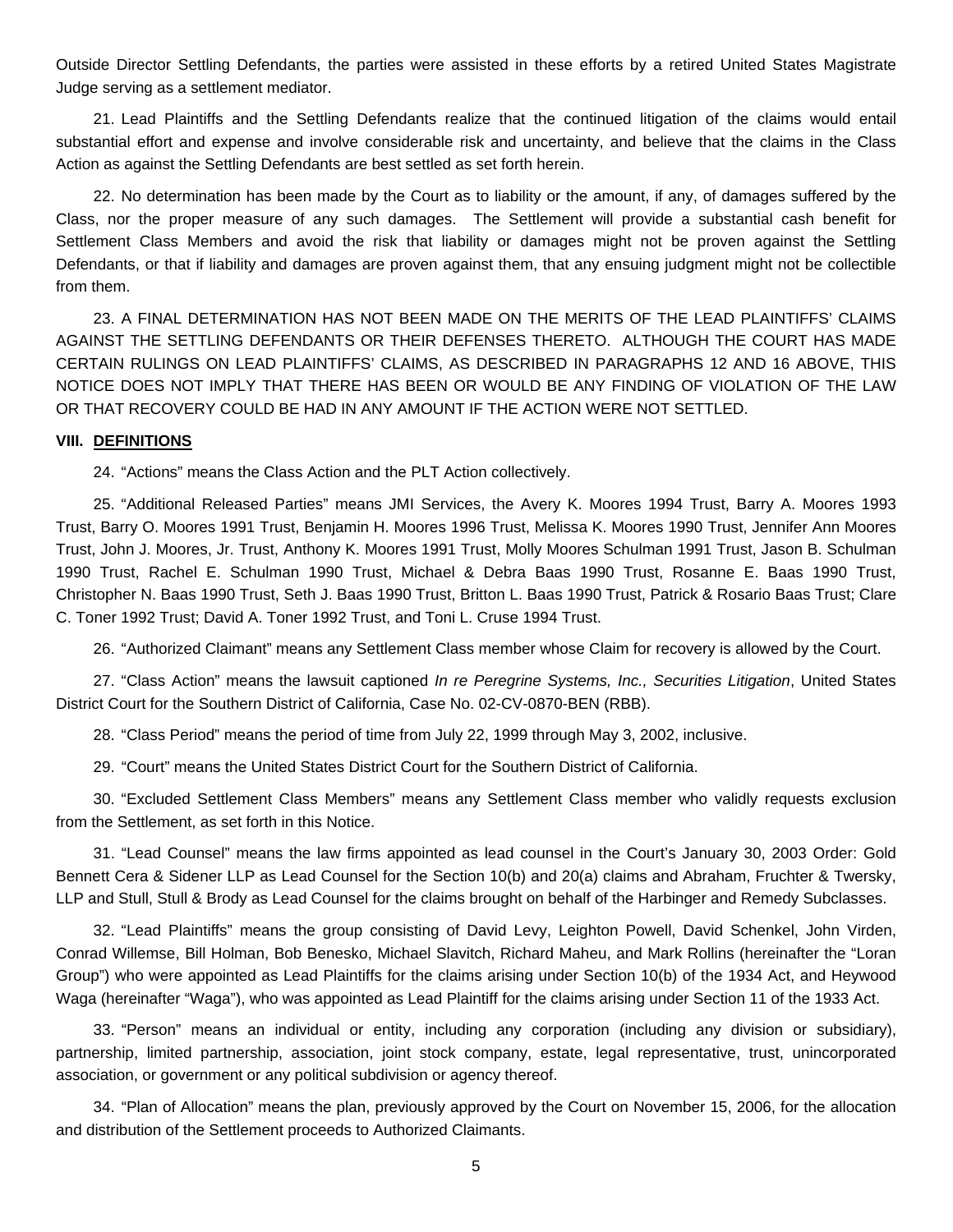35. "PLT Action" means the lawsuit captioned *Peregrine Litigation Trust v. Moores, et al.*, San Diego Superior Court, Case No. GIC 788659, which is currently on appeal to Division One of the Fourth Appellate Division of the State of California, Civil No. D051347.

36. "Released Claims" means all claims, rights, demands, suits, matters, issues or causes of action, whether known or unknown, fixed or contingent, foreseen or unforeseen, against the Settling Defendants and the Additional Released Parties, whether under state or federal law, including the federal securities laws, and whether directly, indirectly, representatively, derivatively or in any other capacity, in connection with, based upon, arising out of, or relating to any claim that has been or could have been raised in the Actions or the acts, facts or events alleged in the Actions, including the claims against the Settling Defendants and the Additional Released Parties asserted in the PLT Action. Released Claims also specifically include claims the Lead Plaintiffs and Settlement Class do not know or suspect to exist in their favor at the time of the Settlement which, if known by them, might affect the Settlement and the releases therein, or might affect their decision not to object to, or opt out of, the Settlement. With respect to any and all claims released herein, the Parties agree that, effective upon the Effective Date, Plaintiffs expressly waive and relinquish, shall be deemed to have, and by operation of the Order and Final Judgment shall have, expressly waived and relinquished, and the Settling Defendants expressly waive and relinquish, to the fullest extent permitted by law, the provisions, rights, and benefits of § 1542 of the California Civil Code, which provides:

# **A GENERAL RELEASE DOES NOT EXTEND TO CLAIMS WHICH THE CREDITOR DOES NOT KNOW OR SUSPECT TO EXIST IN HIS OR HER FAVOR AT THE TIME OF EXECUTING THE RELEASE, WHICH IF KNOWN BY HIM OR HER MUST HAVE MATERIALLY AFFECTED HIS OR HER SETTLEMENT WITH THE DEBTOR.**

Additionally, the Parties expressly waive, upon the Effective Date and by operation of the Order and Final Judgment shall have waived, any and all provisions, rights and benefits conferred by any law of the United States or of any state or territory of the United States or of any other country, whether statutory, code, or common law, which is similar, comparable or equivalent to § 1542 of the California Civil Code. The Parties may hereafter discover facts in addition to or different from those which they now know or believe to be true with respect to the subject matter of the claims released herein, but hereby stipulate and agree that they do settle and release, and shall be deemed to have, and upon the Effective Date and by operation of the Order and Final Judgment shall have, settled and released all claims described herein, whether known or unknown, suspected or unsuspected, contingent or non-contingent, whether or not concealed or hidden, which now exist, or heretofore have existed, upon any theory of law or equity now existing or coming into existence in the future, without regard to the subsequent discovery or existence of such different or additional facts. The Parties acknowledge that the foregoing waiver was bargained for and is a material term and condition of the Settlement.

37. "Settlement" refers to the agreements to settle claims in the Class Action, which, if approved, will result in dismissal of the claims in the PLT Action, as set forth in the Stipulation and Agreement of Settlement with defendants John J. Moores, Charles E. Noell III, Norris van den Berg, Richard A. Hosley II, Christopher A. Cole, and Rodney F. Dammeyer dated as of August 8, 2008, and the Stipulation and Agreement of Settlement with Defendants Stephen P. Gardner, Matthew C. Gless, Frederic B. Luddy, and Richard T. Nelson dated as of December 22, 2008, both of which are on file with the Court.

38. "Settlement Class" means:

All Persons (including Lead Plaintiffs) who purchased or otherwise acquired Peregrine common stock during the Class Period and who were injured thereby, and two subclasses ("Subclasses") consisting of all Persons who held shares of Harbinger Corporation and who acquired Peregrine registered common stock in connection with Peregrine's acquisition of Harbinger Corporation, which was consummated on or about June 16, 2000, and all Persons who held shares of Remedy Corporation and who acquired Peregrine registered common stock in connection with Peregrine's acquisition of Remedy Corporation, which was consummated on or about August 27, 2001.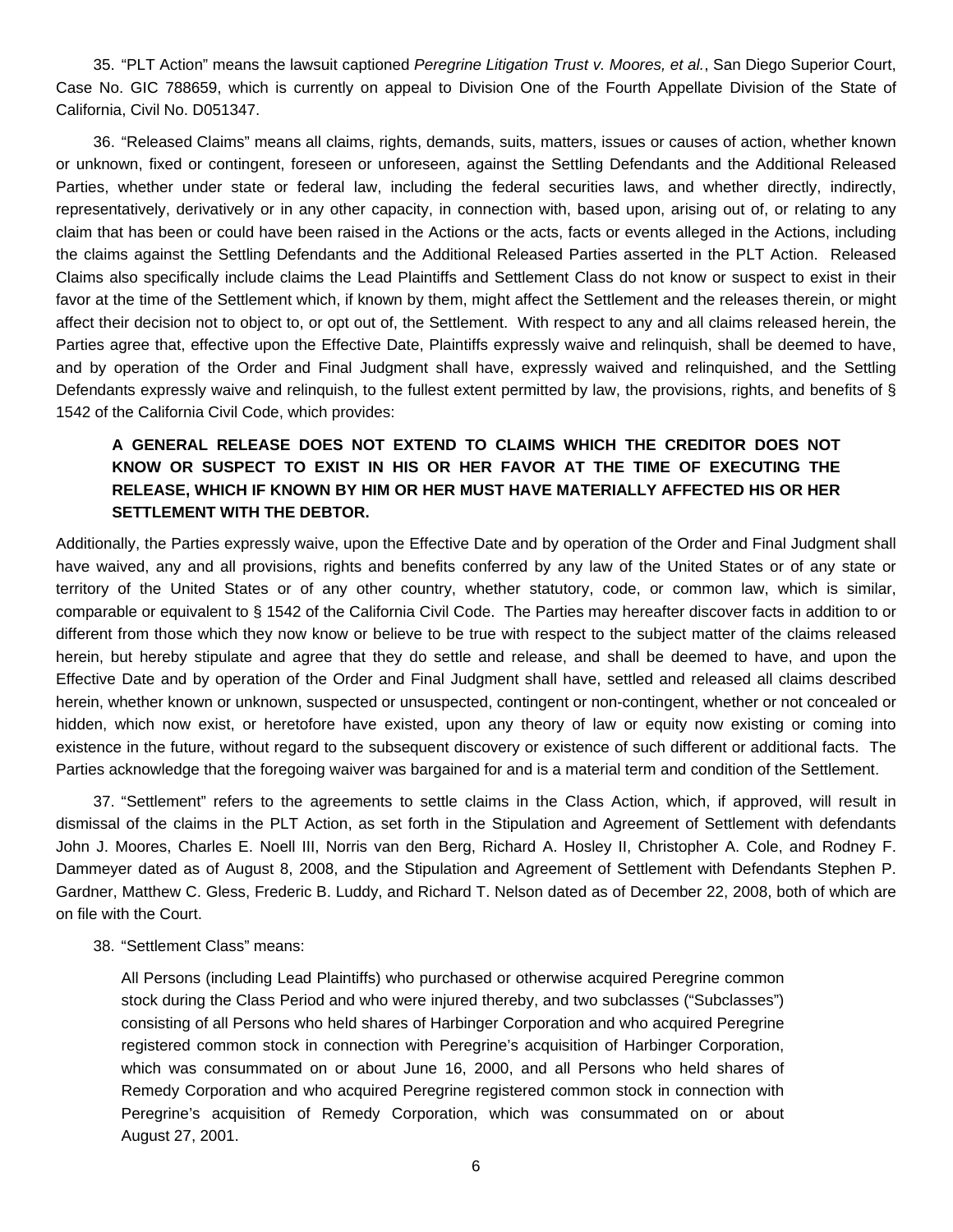Excluded from the Settlement Class are: defendants in the Actions, the Additional Released Parties, members of the immediate families (parents, spouses, siblings and children) of each of the individual defendants; any person, firm, trust, corporation, or entity in which any defendant has a controlling interest; the officers, directors, parents, subsidiaries, and affiliates of Peregrine; and the legal representatives, heirs, successors in interest or assigns of any such excluded party. Also excluded from the Settlement Class are any putative class members who exclude themselves by filing a Request for Exclusion in accordance with the requirements set forth in this Notice, or putative class members who have previously released the Settling Defendants in connection with Peregrine-related claims.

39. "Settlement Fund" means all funds deposited in an escrow account by the Settling Defendants, including accumulated interest or other earnings, less any costs, expenses, reserves, taxes, or attorneys' fees paid therefrom (as authorized by the Stipulation or by Court Order) and the balance of funds held by the Peregrine Litigation Trust, which totaled approximately \$5,200,000 as of April 10, 2009. The funds from the PLT are being included in the Settlement Fund in accordance with an Order of the Bankruptcy Court as conceived and structured by Lead Counsel.

40. "Settling Defendants" means, collectively, John J. Moores, Charles E. Noell III, Norris van den Berg, Richard A. Hosley II, Christopher A. Cole, Rodney F. Dammeyer, Stephen P. Gardner, Matthew C. Gless, Frederic B. Luddy, and Richard T. Nelson.

#### **IX. TERMS OF THE PROPOSED SETTLEMENTS**

41. In full and complete resolution of the claims which have or could have been asserted against the Settling Defendants in the Class Action and of the additional claims described in paragraph 41(g) below, and subject to the terms and conditions of the Settlement, which is on file with the Court and available for inspection, the Settling Defendants have paid or will pay \$56,075,000 in cash into an escrow account as follows:

(a) Settling Defendant Dammeyer paid \$950,000 into escrow on August 21, 2008.

 (b) Settling Defendants Moores, Noell, van den Berg, Hosley, and Cole paid \$5,000,000 into escrow on October 10, 2008, paid \$22,500,000 into escrow on January 5, 2009, and completed payment of an additional \$27,500,000 into escrow, plus agreed upon interest, on April 9, 2009.

 (c) Settling Defendant Luddy will pay One Hundred Thousand Dollars (\$100,000) into an agreed upon escrow account, half of such amount within ten (10) days of entry of an order granting preliminary approval of the Officer Settling Defendants' settlement and the other half five (5) days before the final approval hearing.

 (d) Settling Defendant Nelson will pay Twenty-Five Thousand Dollars (\$25,000) into an agreed upon escrow account within ten (10) days of entry of an order granting preliminary approval of the Officer Settling Defendants' settlement.

 (e) Settling Defendants Gardner and Gless will not be required to pay any cash in light of their current financial condition. In January 2009, Gardner filed for bankruptcy protection. Gardner previously forfeited to the United States government certain assets pursuant to his guilty plea in the criminal case captioned *United States v. Gardner, et al.*, Criminal Case No. 04CR2605W (S.D. Cal.). These assets consist of approximately \$1,354,684.44 in cash and three parcels of real property located in Maine. It is anticipated that some amount of these previously-forfeited assets will be distributed to the Authorized Claimants in accordance with the Plan of Allocation. Such distribution will need to be approved at a later date by the U.S. Department of Justice and the federal district court overseeing Gardner's criminal case. No attorneys' fees will be claimed on any amounts so distributed. As to Gless, he has provided Lead Counsel with a financial statement showing essentially no assets. Settling Defendants Gardner and Gless will also be required, consistent with their rights in connection with the criminal cases pending against them and to the extent their respective criminal counsel indicates it is advisable, to cooperate with Lead Counsel in pursuing any remaining claims. Such cooperation may include providing relevant documents in their possession, custody and control, as well as interviews and testimony upon request from Lead Counsel.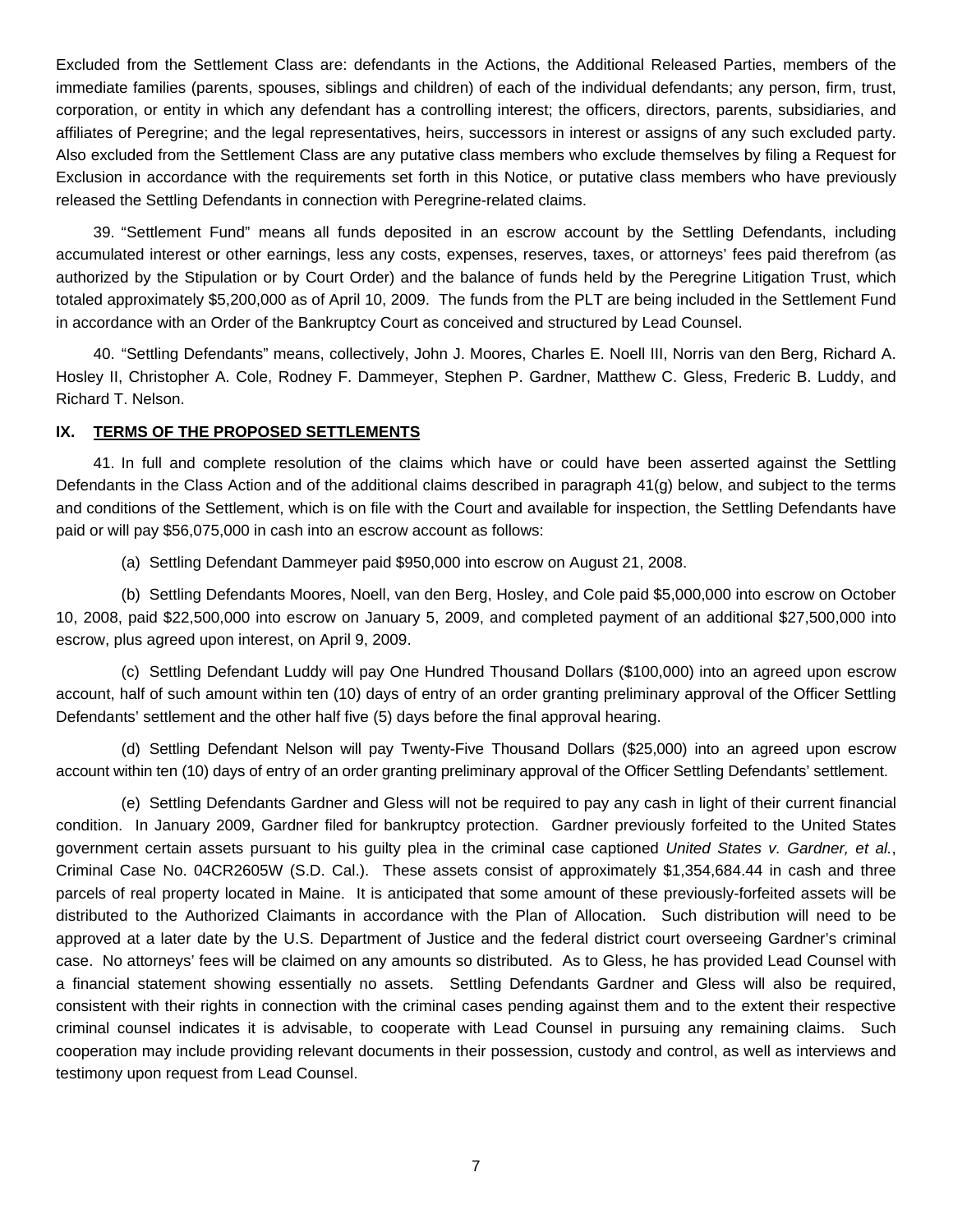(f) Lead Plaintiffs will be moving the Court to voluntarily dismiss the claims against remaining defendants Steven S. Spitzer and Ilse Cappel, former officers of Peregrine. These defendants have demonstrated to Lead Counsel that they have no assets with which to satisfy a judgment.

 (g) In addition to resolving the claims against the Settling Defendants in the Class Action, the Settlement will, if finally approved, also release the claims brought against the Settling Defendants and certain Additional Released Parties in the PLT Action. Such actions would resolve claims that Lead Plaintiffs asserted against Peregrine in Peregrine's bankruptcy case on behalf of the Settlement Class members.

42. The Settling Defendants deny the wrongdoing alleged, or that could have been alleged in both the Class Action and the PLT Action. The Settlement shall not be construed as evidence or an admission by the Settling Defendants regarding any claim, fault, liability, wrongdoing, or damage, or of any infirmity in the defenses that the Settling Defendants have asserted.

43. If the Settlement is approved by the Court, all claims which have or could have been asserted in the Actions against the Settling Defendants or the Additional Released Parties will be released and dismissed on the merits, with prejudice, as to all Settlement Class members. All Persons, except Excluded Settlement Class Members, will be forever barred from prosecuting the Actions, or any other action raising any Settled Claims against the Settling Defendants or the Additional Released Parties.

44. The Settlement will become effective once, among other things, a final judgment is entered in the Class Action approving the Settlement, the PLT Action is dismissed with prejudice, and neither order is subject to appeal and the entire settlement amount has been deposited into escrow by the Settling Defendants.

#### **X. NOTICE OF SETTLEMENT FAIRNESS HEARING**

45. NOTICE IS HEREBY GIVEN, pursuant to Rule 23 of the Federal Rules of Civil Procedure and an Order of the Court dated July 10, 2009, that a hearing will be held before the Honorable Roger T. Benitez, in the United States Courthouse, 880 Front Street, Fourth Floor, Courtroom 3, San Diego, CA 92101-8900, at 10:00 a.m. on October 16, 2009 (the "Settlement Fairness Hearing") to determine whether the Settlement is fair, reasonable and adequate, and to consider the application of Lead Counsel for an award of attorneys' fees and reimbursement of expenses.

46. The Court, by its Order Preliminarily Approving Settlements and Providing for Notice, dated July 10, 2009, has, for settlement purposes, certified (a) a Settlement Class consisting of all persons who purchased Peregrine securities during the period from July 22, 1999 through May 3, 2002, inclusive; (b) a subclass consisting of all persons who held shares of Harbinger stock and who acquired Peregrine registered common stock in connection with Peregrine's acquisition of Harbinger on or about June 16, 2000; and (c) a subclass consisting of all persons who held shares of Remedy stock and who acquired Peregrine registered common stock in connection with Peregrine's acquisition of Remedy on or about August 27, 2001. Excluded from the Settlement Class are: (i) all defendants in the Class Action; (ii) all members of the immediate families (parents, spouses, siblings and children) of such defendants; (iii) the Additional Released Parties; (iv) any entity affiliated with any defendant in the Class Action or with any member of the immediate family of such defendant, including without limitation any entity in which any such defendant or any member of the immediate family of such defendant has a controlling interest; (v) the officers, directors, parents, subsidiaries and affiliates of Peregrine; (vi) the legal representatives, heirs, successors in interest and assigns of any of the foregoing; and (vii) with respect to the Settling Defendants, any Person who has previously released them from claims relating to Peregrine.

#### **XI. DISTRIBUTION OF SETTLEMENT PROCEEDS**

47. In addition to the \$56,075,000 total settlement consideration, an additional amount of approximately \$5,200,000, which is being held by the Peregrine Litigation Trust, together with the interest earned thereon, less all taxes, approved costs, fees and expenses shall be distributed to members of the Settlement Class and Subclasses who previously filed acceptable Proofs of Claim ("Authorized Claimants") pursuant to the Notice dated July 31, 2006. The Proof of Claim forms previously submitted by Settlement Class Members have been processed by the Claims Administrator and will be used to determine the amount of each Authorized Claimant's recovery. The Allowed Losses previously calculated by the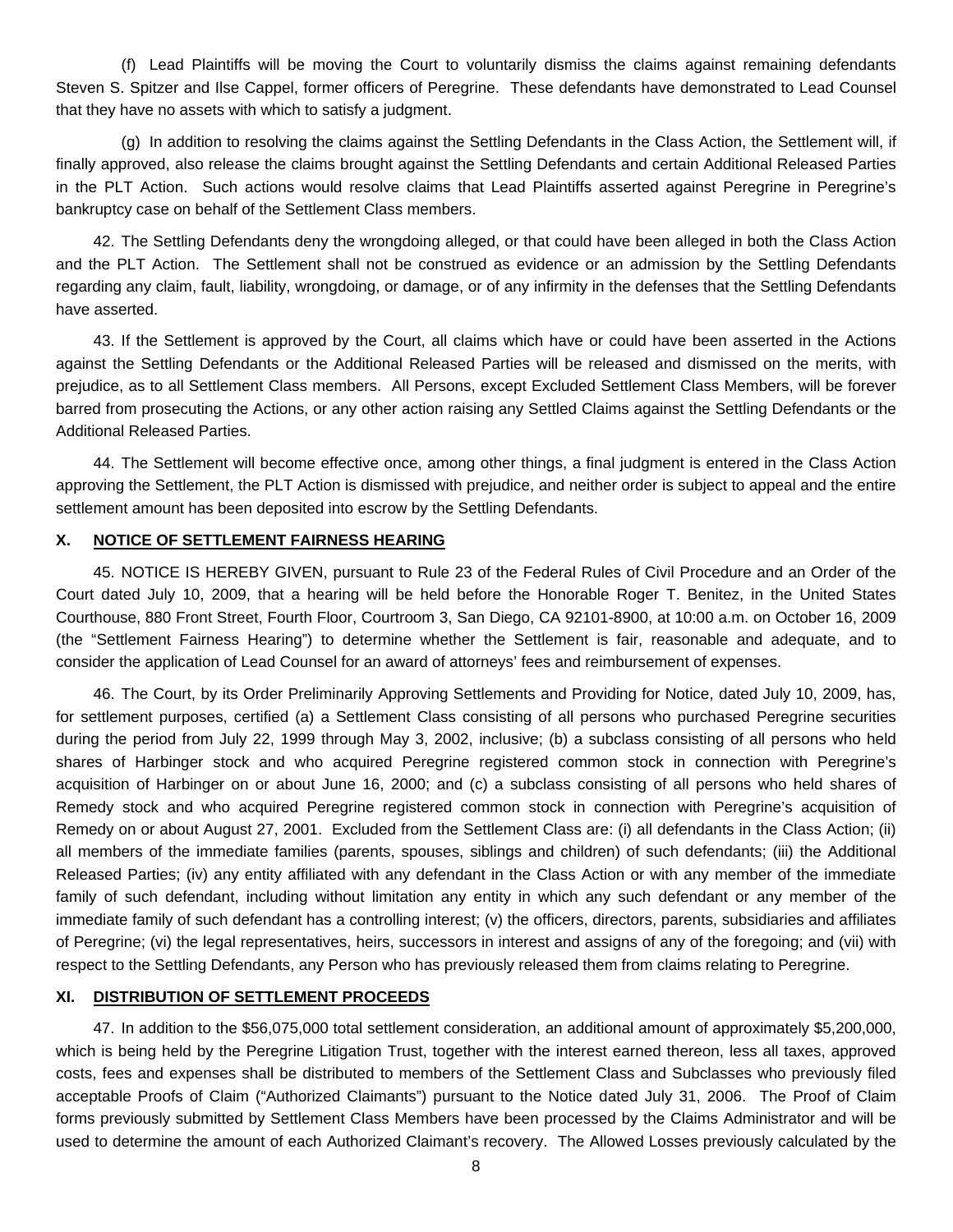Claims Administrator will be used to determine each Authorized Claimant's *pro rata* share of the money recovered. If you did not previously file a Proof of Claim and wish to do so at this time, you may download the form at [www.gilardi.com.](http://www.gilardi.com/) Any such newly filed Proofs of Claim must be submitted by no later than October 9, 2009.

48. Each Authorized Claimant shall receive, on a pro rata basis, that share of the Settlement Fund that the Authorized Claimant's "Recognized Loss" bears to the total Recognized Losses of all Authorized Claimants as calculated pursuant to the Plan of Allocation of Settlement Proceeds previously approved by the Court on November 15, 2006.

49. Checks will be issued to Authorized Claimants as soon as possible after the Court has finally approved the Settlement.

#### **XII. THE RIGHTS OF SETTLEMENT CLASS MEMBERS**

50. The Court has certified a Settlement Class allowing the Settlement to proceed for the benefit of the members of the Settlement Class. If you purchased Peregrine securities and/or received them in an exchange for Harbinger or Remedy shares during the period from July 22, 1999 through May 3, 2002, inclusive, then you are a Settlement Class Member. However, if you previously released claims against any of the Settling Defendants relating to Peregrine, you are not entitled to any share of the settlement proceeds paid by them. Settlement Class Members have the following options pursuant to Rule 23(c)(2) of the Federal Rules of Civil Procedure:

(a) If you wish to remain a member of the Settlement Class, you do not have to do anything at this time. Settlement Class Members will be represented by Lead Plaintiffs and Lead Counsel, unless you enter an appearance through counsel of your own choice at your own expense. You are not required to retain your own counsel, but if you choose to do so, such counsel must file an appearance on your behalf on or before September 3, 2009, and must serve copies of such appearance on the attorneys listed in paragraph 54 below.

(b) If you do not wish to remain a member of the Settlement Class, you may exclude yourself from the Settlement Class by following the instructions in paragraph 52 below. Persons who exclude themselves from the Settlement Class will NOT be entitled to receive any share of the Settlement proceeds and will not be bound by the Settlement.

(c) If you object to the Settlement, or to Lead Counsel's application for fees or expenses, and if you do not exclude yourself from the Settlement Class, you may present your objections by following the instructions in paragraph 54 below.

51. IF YOU ARE A SETTLEMENT CLASS MEMBER AND YOU DO NOT PROPERLY EXCLUDE YOURSELF FROM THE SETTLEMENT CLASS, YOU WILL BE BOUND BY THE SETTLEMENT, INCLUDING RELEASES, AND THE FINAL JUDGMENT OF THE COURT DISMISSING THIS ACTION AGAINST THE SETTLING DEFENDANTS. IF YOU EXCLUDE YOURSELF, YOU WILL NOT BE BOUND BY THE JUDGMENT BUT YOU WILL NOT BE ENTITLED TO ANY SHARE OF THE NET SETTLEMENT FUND.

#### **XIII. EXCLUSION FROM THE SETTLEMENT**

52. Each Member of the Settlement Class shall be bound by all determinations and judgments in this Class Action concerning the Settlement, whether favorable or unfavorable, unless such Person shall mail, by first class mail, a written request for exclusion from the Settlement Class, postmarked no later than September 3, 2009, addressed to *In re Peregrine Systems, Inc. Securities Litigation Exclusions*, c/o Gilardi & Co. LLC, Claims Administrator, Post Office Box 8040, San Rafael, CA 94912-8040. No Person may be excluded from the Settlement Class after that date. In order to be valid, each such request for exclusion must set forth the name and address of the Person requesting exclusion, must state that such Person "requests exclusion from the Settlement Class in *In re Peregrine Systems, Inc. Securities Litigation*," and must be signed by such Person. Persons requesting exclusion must also provide: (1) for every purchase or acquisition of Peregrine stock during the Class Period, the date of the purchase or acquisition, the purchase or acquisition price, and the number of shares purchased or acquired; and (2) for every sale of Peregrine stock during the Class Period, the date of the sale, the sale price, and the number of shares sold. Persons requesting exclusion should indicate whether any or all of their Peregrine shares were acquired in connection with the Harbinger or Remedy mergers. Persons requesting exclusion are also requested to provide a telephone number. The request for exclusion shall not be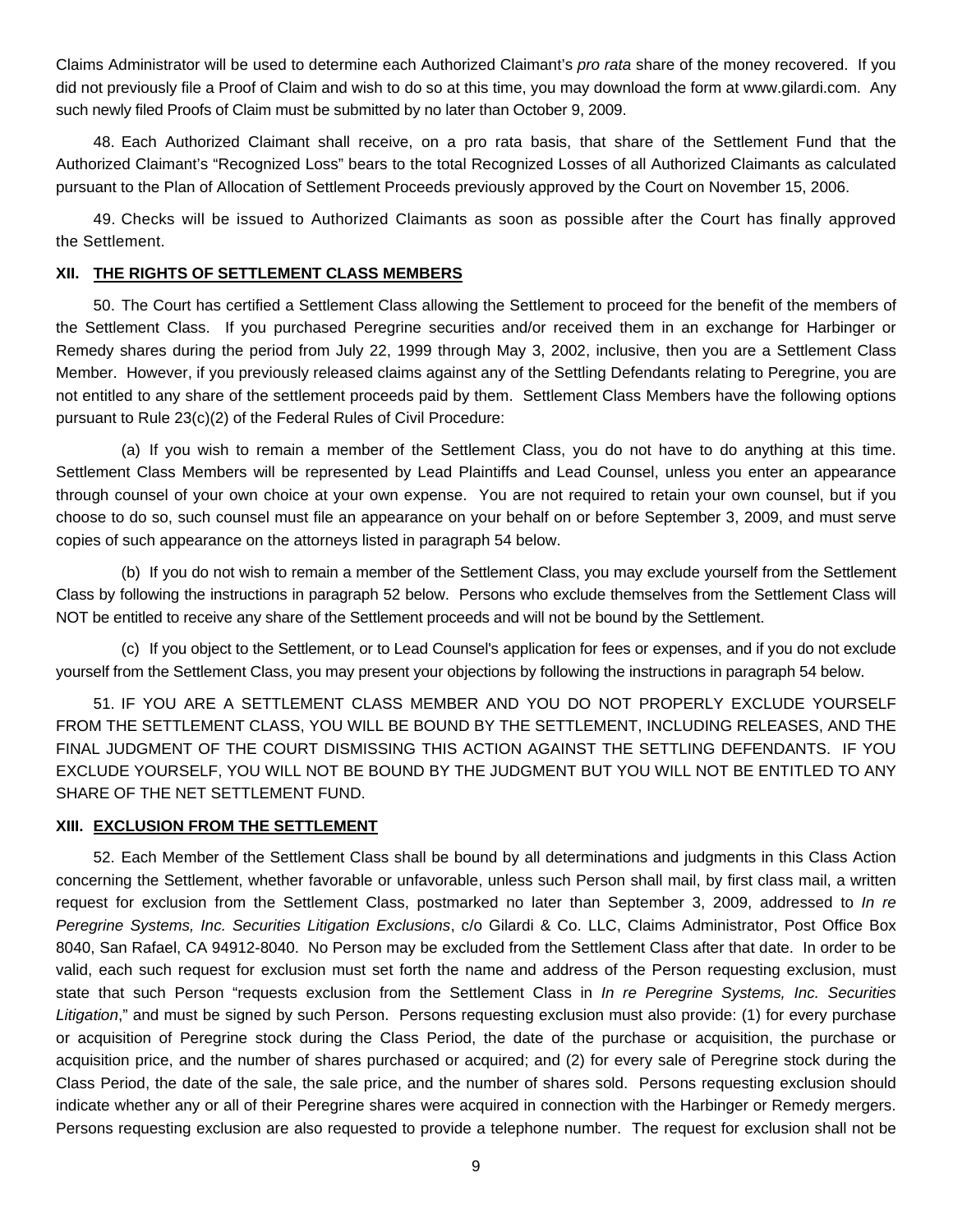effective unless it provides the required information and is made within the time stated above, or the exclusion is otherwise accepted by the Court.

#### **XIV. RIGHTS IN CONNECTION WITH SETTLEMENT FAIRNESS HEARING**

53. At the Settlement Fairness Hearing, the Court will determine whether finally to approve the Settlement and to dismiss the Class Action and the claims of the Settlement Class Members as against the Settling Defendants only, including a release of all claims in the PLT Action. If the Settlement is approved, an additional hearing will be held to determine whether the application of Lead Counsel for attorneys' fees and expenses shall be approved. These hearings may be adjourned from time to time by the Court without further written notice to the Settlement Class Members.

54. At the Settlement Fairness Hearing, any Settlement Class Member who has not properly submitted a Request for Exclusion from the Settlement Class may appear in person or by counsel and be heard to the extent allowed by the Court in opposition to the fairness, reasonableness and adequacy of the Settlement or the application for attorneys' fees and reimbursement of expenses; provided, however, that in no event shall any person be heard in opposition thereto and in no event shall any paper or brief submitted by any such person be accepted or considered by the Court, unless, on or before September 3, 2009, such person (a) files with the Clerk of the Court notice of such person's intention to appear, showing proof of such person's membership in the Settlement Class, and providing a statement that indicates the basis for such opposition, along with any documentation in support of such objection, and (b) simultaneously serves copies of such notice, proof, statement and documentation, together with copies of any other papers or briefs such person files with the Court, in person or by mail upon each of the following: Solomon B. Cera, Esq., Gold Bennett Cera & Sidener LLP, 595 Market Street, Suite 2300, San Francisco, CA 94105-2835; and Lead Counsel shall notify all other interested counsel.

#### **XV. FURTHER INFORMATION**

55. For a more detailed statement of the matters involved in this Class Action, reference is made to the pleadings, to the Stipulations of Settlement, to the Orders entered by the Court and to the other papers filed in the Class Action, which may be inspected at the Office of the Clerk of the Court, United States District Court, Southern District of California, 880 Front Street, Suite 4290, San Diego, CA 92101-8900, during regular business hours or which are otherwise available for viewing on the Court's website, https://ecf.casd.uscourts.gov., for a nominal charge.

56. Further information regarding the Settlement referred to in this Notice may also be obtained by contacting Lead Counsel: Solomon B. Cera, Esq., Gold Bennett Cera & Sidener LLP, 595 Market Street, Suite 2300, San Francisco, CA 94105, (415) 777-2230; Howard T. Longman, Esq., Stull Stull & Brody, 6 East 45th Street, New York, NY 10017, (212) 687-7230; and Lawrence D. Levit, Esq., Abraham, Fruchter & Twersky, LLP, One Penn Plaza, Suite 2805, New York, NY 10119-0165, (212) 279-5050.

#### **XVI. SPECIAL NOTICE TO SECURITIES BROKERS AND OTHER NOMINEES**

57. If you purchased or acquired securities of Peregrine Systems, Inc. during the period from July 22, 1999 through May 3, 2002, inclusive for the beneficial interest of a person or organization other than yourself, the Court has directed that, within seven days of your receipt of this Notice, you either (a) provide to the Claims Administrator the name and last known address of each person or organization for whom or which you purchased or acquired such Peregrine securities during such time period or (b) request additional copies of this Notice, which will be provided to you free of charge, and within seven days mail the Notice directly to the beneficial owners of Peregrine securities. If you choose to follow alternative procedure (b), the Court has directed that, upon such mailing, you send a statement to the Claims Administrator confirming that the mailing was made as directed. You are entitled to reimbursement from the Settlement Fund of your reasonable expenses actually incurred in connection with the foregoing, including reimbursement of postage expense and the cost of ascertaining the names and addresses of beneficial owners. Those expenses will be paid upon request and submission of appropriate supporting documentation. All communications concerning the foregoing should be addressed to the Claims Administrator: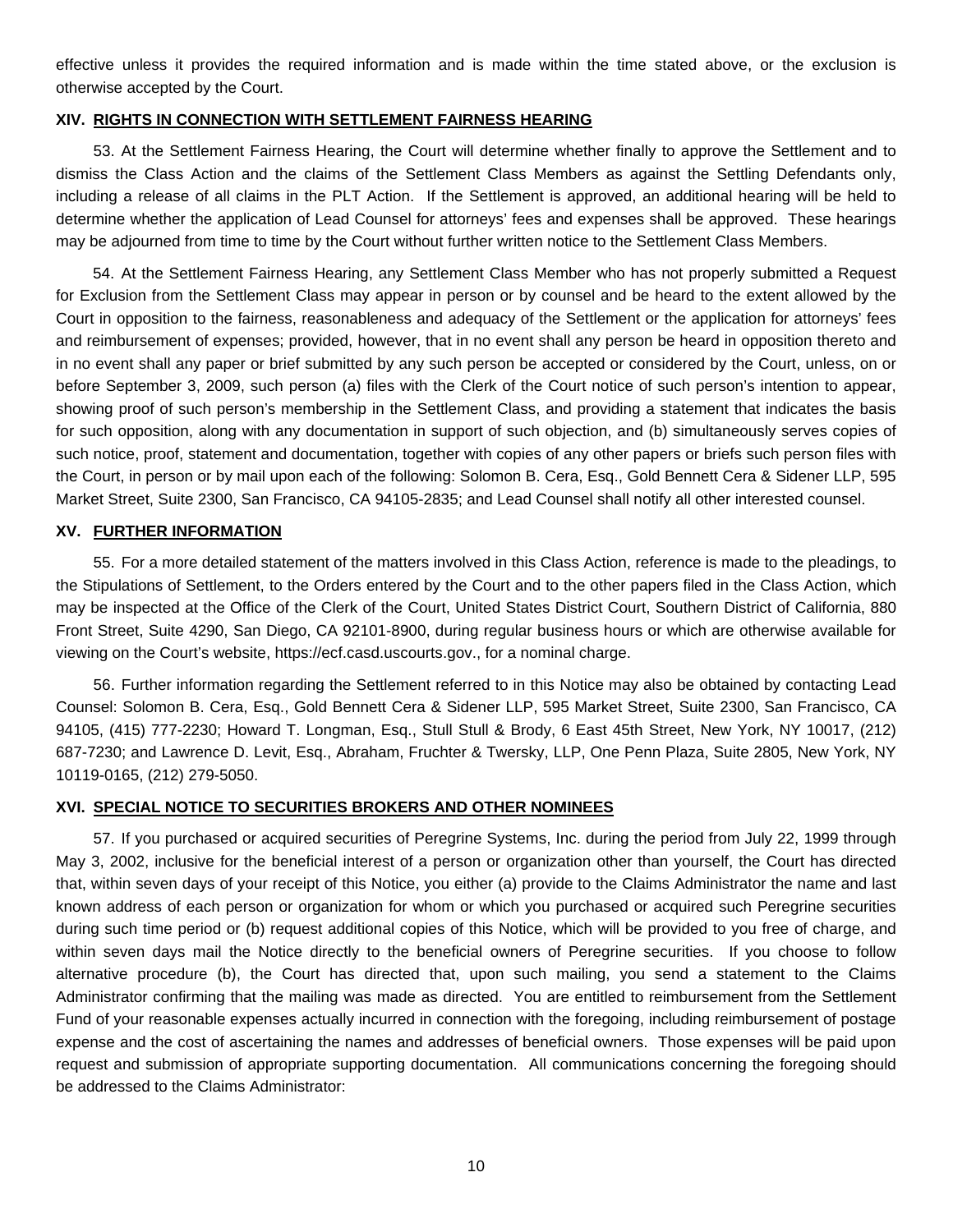*In re Peregrine Systems, Inc. Securities Litigation* c/o Gilardi & Co. LLC P.O. Box 8040 San Rafael, CA 94912-8040 (800) 654-5763 www.gilardi.com

# PLEASE DO NOT CONTACT THE COURT.

Dated: July 10, 2009 By Order of the Court

Clerk of the Court

# **PLEASE NOTE:**

**If you previously submitted a claim form to the claims administrator, you do not need to submit another claim form to participate in these additional proposed settlements.**